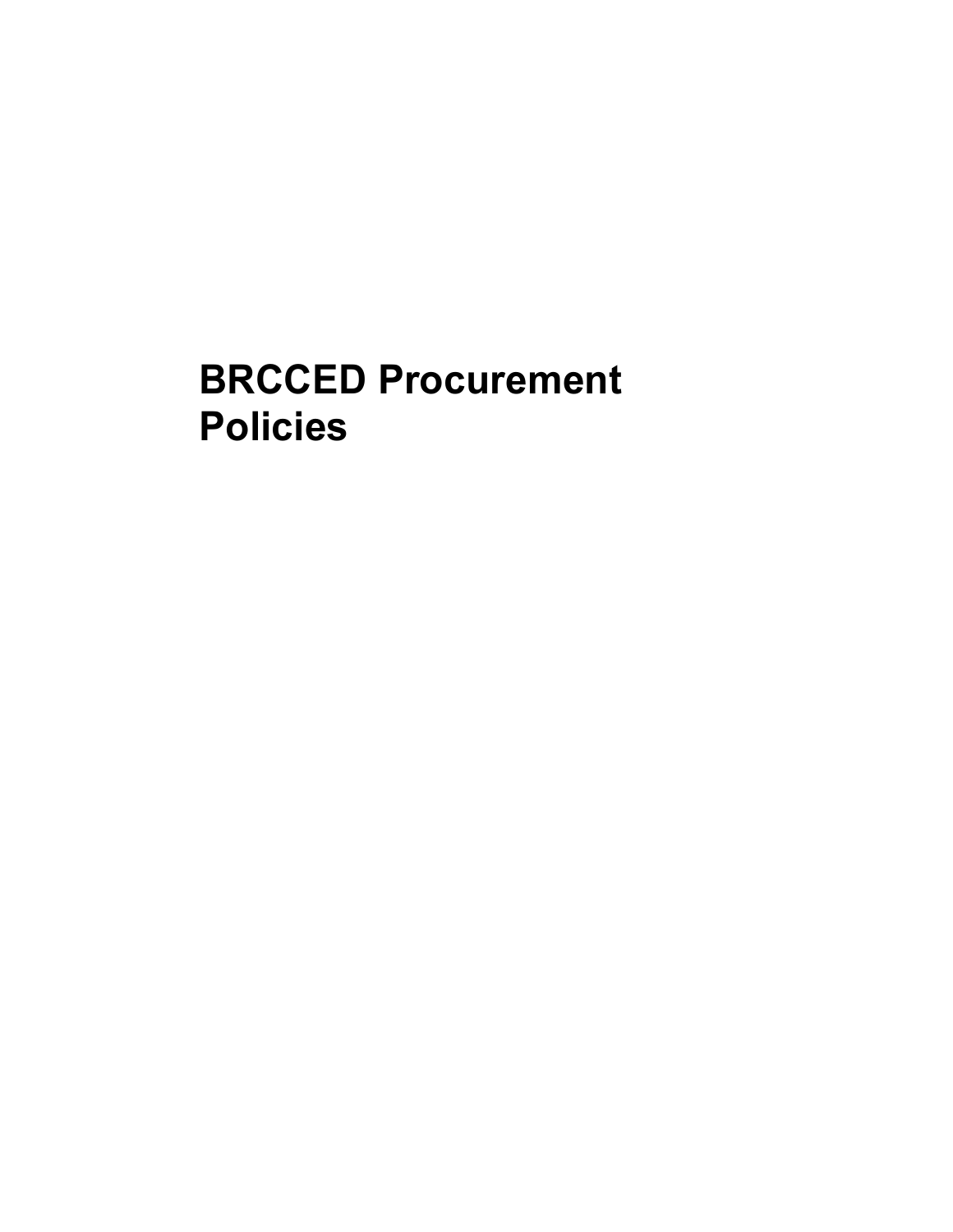# **BRCCED embraces the Ontario Broader Public Sector Supply Chain Code of Ethics as follows:**

### **I. Personal Integrity and Professionalism**

Individuals involved with Supply Chain Activities must act, and be seen to act, with integrity and professionalism. Honesty, care and due diligence must be integral to all Supply Chain Activities within and between BPS organizations, suppliers and other stakeholders. Respect must be demonstrated for each other and for the environment. Confidential information must be safeguarded. Participants must not engage in any activity that may create, or appear to create, a conflict of interest, such as accepting gifts or favours, providing preferential treatment, or publicly endorsing suppliers or products.

### **II. Accountability and Transparency**

Supply Chain Activities must be open and accountable. In particular, contracting and purchasing activities must be fair, transparent and conducted with a view to obtaining the best value for public money. All participants must ensure that public sector resources are used in a responsible, efficient and effective manner.

# **III. Compliance and Continuous Improvement**

Individuals involved with purchasing or other Supply Chain Activities must comply with this Code of Ethics and the laws of Canada and Ontario. Individuals should continuously work to improve supply chain policies and procedures, to improve their supply chain knowledge and skill levels, and to share leading practices.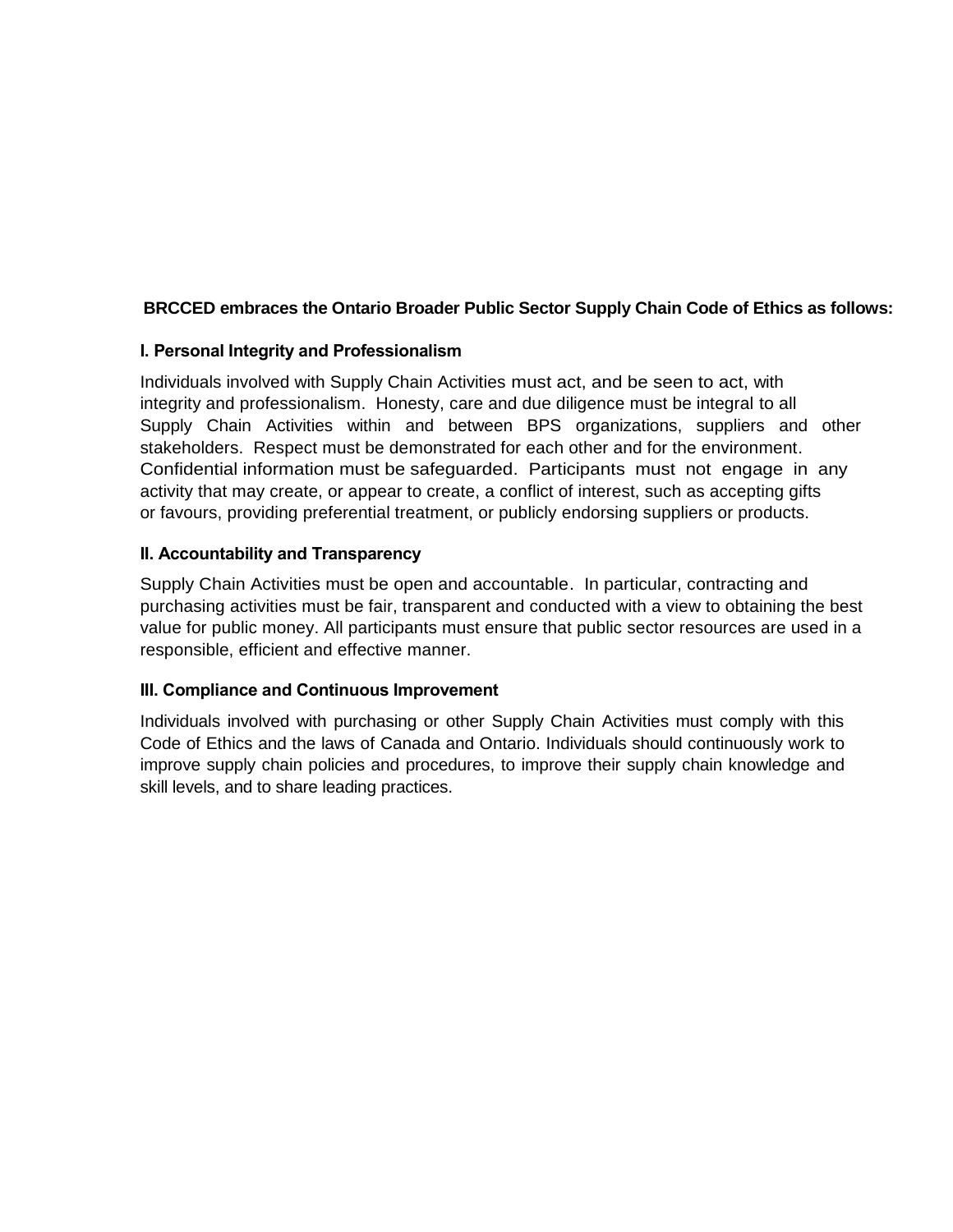# **BRCCED PROCUREMENT**

BRCCED segregates the following procurement roles: Requisition, Commitment, and Payment. Responsibilities lie with different individuals. BRCCED's approval authority schedule (AAS) for Commitment to purchase goods, consulting services and non-consulting services are shown below.

Prior to commencement, any non-competitive procurement process of goods or non-consulting services must be approved by an authority one level higher than the AAS requirements for competitive

procurement.

# **Commitment**

### *AAS for Consulting services*

Procurement of consulting services must be approved in accordance with below:

| <b>Procurement</b><br>Method | <b>Commitment Value</b>                    | <b>Approval Authority</b> |
|------------------------------|--------------------------------------------|---------------------------|
| Invitational<br>Competitive  | \$0 up to but not<br>including \$100,000   | <b>CEO</b>                |
| <b>Open Competitive</b>      | Any value                                  | CEO                       |
| Non-competitive              | \$0 up to but not<br>including \$1,000,000 | President                 |
|                              | \$1,000,000 or more                        | <b>Board of Directors</b> |

#### *AAS for Non-consulting services and Goods*

Procurement of goods and non-consulting services must be approved in accordance with below:

| Commitment<br>value                  | <b>Procurement Process</b>    | <b>Approval Authority</b> |
|--------------------------------------|-------------------------------|---------------------------|
| $$0 - $500$                          | Petty cash/non-competitive    | Manager                   |
| $$501 - $10,000$                     | Invitational/open competitive | Director                  |
| \$10,000-\$100,000*<br>If budgeted   | Open competitive              | C-Suite, President        |
| \$10,000-\$100,000*<br>If unbudgeted | Open competitive              | Board of Directors        |
| \$100,000 or more                    | Open competitive              | <b>Board of Directors</b> |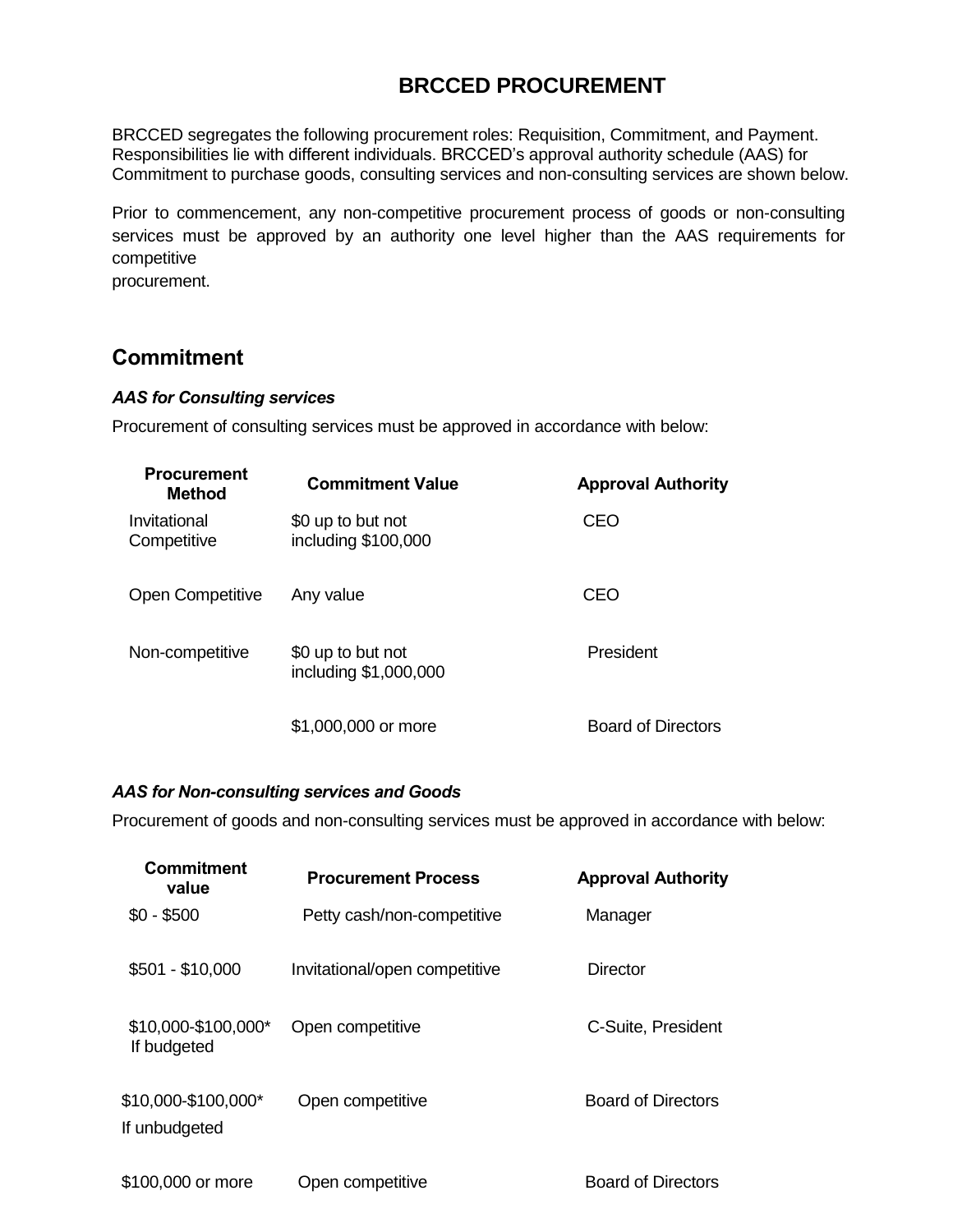Individuals may not reduce the overall value of procurement (e.g., dividing a single procurement into multiple procurements) in order to circumvent the approval requirements above.

An individual submitting a Requisition may NOT approve the Commitment to their own requisition. No one can Commit a payment to themselves.

Invitational procurement process requires a minimum of three suppliers to submit a bid.

# **Payment**

Only C-suite employees, the President, Board Chair and Treasurer are authorised to pay approved Commitments. There must be any 2 of the aforementioned to execute any payment and a properly authorised Commitment to do so. Whenever possible neither of the signers will be the Commitment authoriser. Authorised persons can NOT sign a cheque for themselves.

# *Procurement - Information Gathering*

Where results of informal supplier or product research are insufficient, formal processes such as a Request for Information (RFI) or Request for Expression of Interest (RFEI) may be used if warranted, taking into consideration the time and effort required to conduct them.

A response to RFI or RFEI must not be used to pre-qualify a potential supplier and must not influence the chances of the participating suppliers from becoming the successful proponent in any subsequent opportunity.

# *Procurement - Supplier Pre-Qualification*

A Request for Supplier Qualification (RFSQ) may be used to gather information about supplier capabilities and qualifications in order to pre-qualify suppliers for an immediate product or service need or to identify qualified candidates in advance of expected future competitions.

Terms and conditions of the RFSQ document must disclaims any obligation to call on any supplier to provide goods or services as a result of pre-qualification.

# **Procurement -** *Competitive Process*

Calls for open competitive procurements - Requests for Proposals (RFPs) - are made through MERX. For procurement of goods and services valued at \$100,000 or more a minimum response time of 15 calendar days is required. Bid submission date and closing time must be included in the Request along with closing date and time. The assertion that "Submissions that are delivered after the closing time will be returned unopened." must be included in the Request and the practice followed.

Evaluation criteria must be developed, reviewed and approved by the CEO or Board (when value is expected to exceed \$100,000) prior to commencement of the competitive procurement process. CRFPs must clearly outline mandatory, rated, and other criteria that will be used to evaluate submissions, including weight of each criterion. Maximum justifiable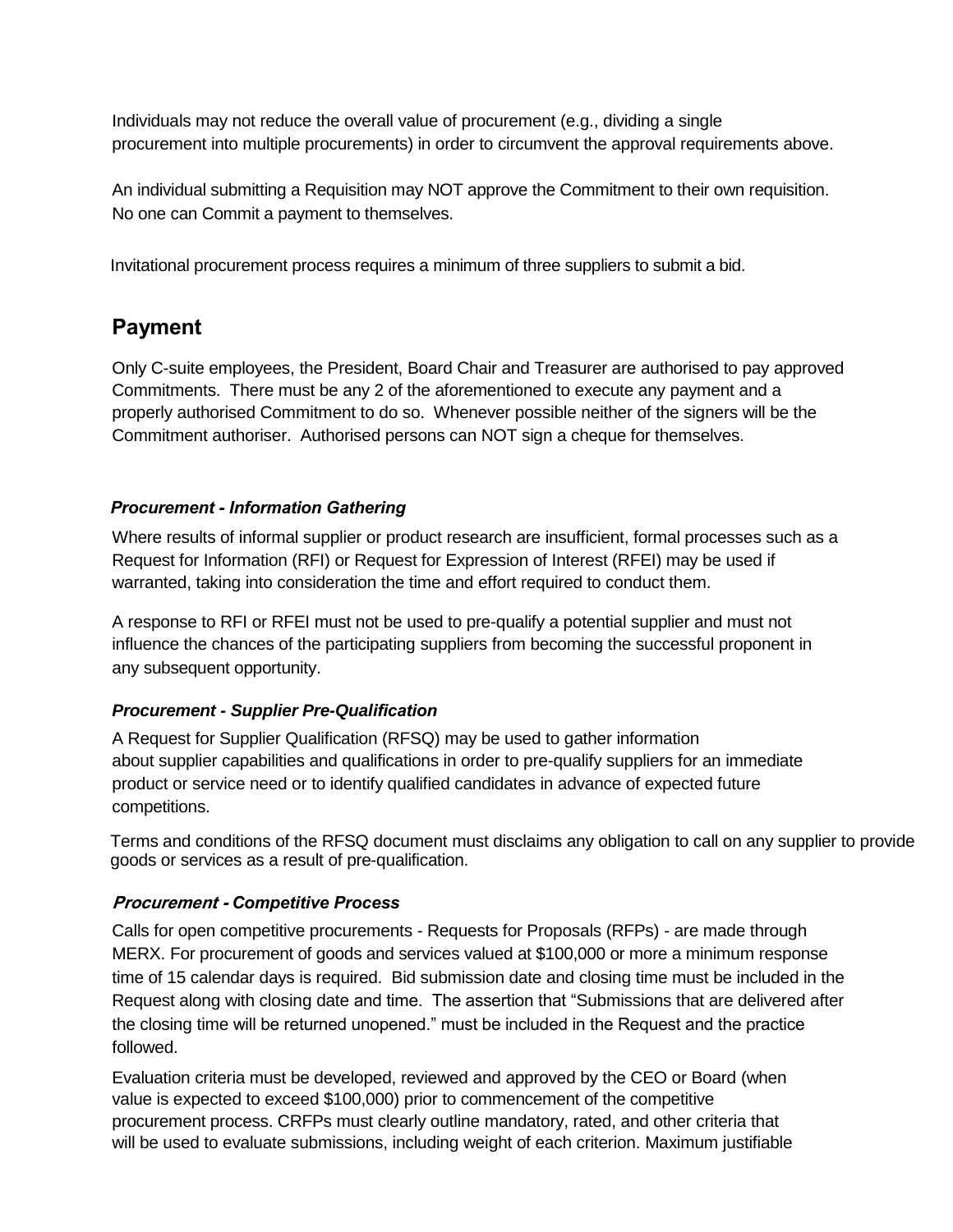weighting must be allocated to the price/cost component of the evaluation criteria. RFPs will disclose the evaluation methodology and process to be used in assessing submissions, including the method of resolving tie score. Mandatory criteria (e.g., technical standards) should be kept to a minimum. Submissions that do not meet the mandatory criteria will be disqualified, however BRCCED will not discriminate or exercise preferential treatment in awarding a contract through the setting of mandatory criteria, criteria weighing or evaluation of proposals.

The evaluation process will include a team of at least 3 individuals. These individuals should clearly understand their role and the need to avoid any actions that might be perceived or actual conflicts of interest, and the need for confidentiality of all information they are privy to through the process. Evaluation team members must sign a conflict-of-interest declaration and non-disclosure of confidential information agreement.

Should a question be raised by one potential respondent, that merits response, an addendum must be used to communicated both the question and answer to all potential respondents. The evaluation criteria are to be altered only by means of addendum to the competitive procurement documents.

BRCCED may request suppliers to provide alternative strategies or solutions as a part of their submission. Criteria to evaluate alternative strategies or solutions must be developed and approved prior to commencement of the competitive procurement process. Alternative strategies or solutions will not be considered unless they are explicitly requested in the competitive procurement documents.

The submission that receives the highest evaluation score and meets all mandatory requirements set out in the competitive procurement document must be declared the winning bid.

For procurements valued at \$100,000 or more, BRCCED will post, in the same manner as the procurement documents were posted, contract award notification. The notification must be posted after the agreement between the successful supplier is executed. Contract award notification must list the name of the successful supplier, agreement start and end dates, and any extension options.

For procurements valued at \$100,000 or more, BRCCED will inform all unsuccessful suppliers about their entitlement to a debriefing and allow unsuccessful suppliers 60 calendar days following the date of the contract award notification to request such a debriefing.

Competitive procurement documents must outline bid dispute resolution procedures to ensure that any dispute is handled in an ethical, fair, reasonable, and timely fashion. Bid dispute resolution procedures must comply with bid protest or dispute resolution procedures set out in the applicable trade agreements.

# **Procurement – Non-***Competitive Process*

A competitive procurement process to achieve optimum value for money will be used whenever possible. Organizations may utilize non-competitive procurement only in situations outlined in the exemption, exception, or non-application clauses of the AIT or other trade agreements.

Prior to commencement of non-competitive procurement, supporting documentation must be approved by the President or Board (value expected to exceed \$100,000).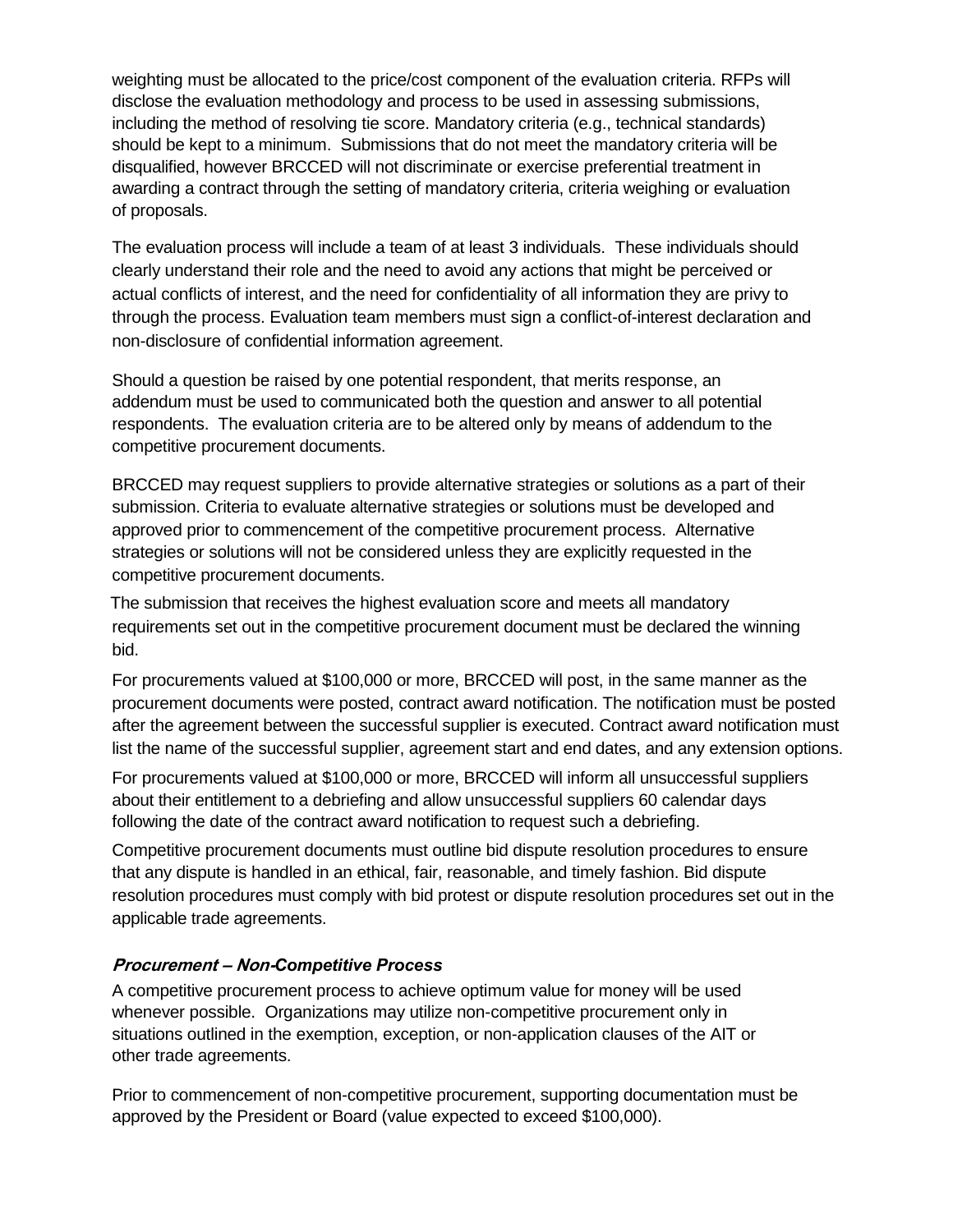# **Procurement -** *Contract*

An agreement between BRCCED and the successful supplier must be formally defined in a signed written contract before the provision of supplying goods or services commences.

The contract must be finalized using the form of agreement if it was released with the RFP. In circumstances where an alternative procurement strategy is used (i.e., a form of agreement was not released with the procurement document), the agreement between BRCCED and the successful supplier must be defined formally in a signed written contract before the provision of supplying goods or services commences.

All contracts must include appropriate cancellation or termination clauses. To manage disputes with suppliers throughout the life of the contract, a dispute resolution process will be included.

The term of the agreement and any options to extend the agreement must be set out in the competitive procurement documents. An approval by an appropriate authority must be obtained before executing any modifications to the term of agreement.

Extending the term of agreement beyond that set out in the competitive procurement document amounts to non-competitive procurement where the extension affects the value and/or stated deliverables of procurement.

### **Procurement -** *Contract Management*

Procurements and the resulting contracts must be managed responsibly and effectively.

Payments must be made in accordance with provisions of the contract. All invoices must contain detailed information sufficient to warrant payment. Any overpayments must be recovered in a timely manner.

Assignments must be properly documented. Supplier performance must be managed and documented, and any performance issues must be addressed.

For services BRCCED will:

- Establish clear terms of reference for the assignment. The terms should include objectives, background, scope, constraints, staff responsibilities, tangible deliverables, timing, progress reporting, approval requirements, and knowledge transfer requirements.
- Establish expense claim and reimbursement rules compliant with the Broader Public Sector Expenses Directive<sup>1</sup> and ensure all expenses are claimed and reimbursed in accordance with these rules.
- **•** Ensure that expenses are claimed and reimbursed only where the contract explicitly provides for reimbursement of expenses.

# *Procurement - Records Retention*

For reporting and auditing purposes, all procurement documentation, as well as any other pertinent information must be retained in a recoverable form for a period of seven years.

Organizations must have a written policy for handling, storing and maintaining the suppliers' confidential and commercially sensitive information.